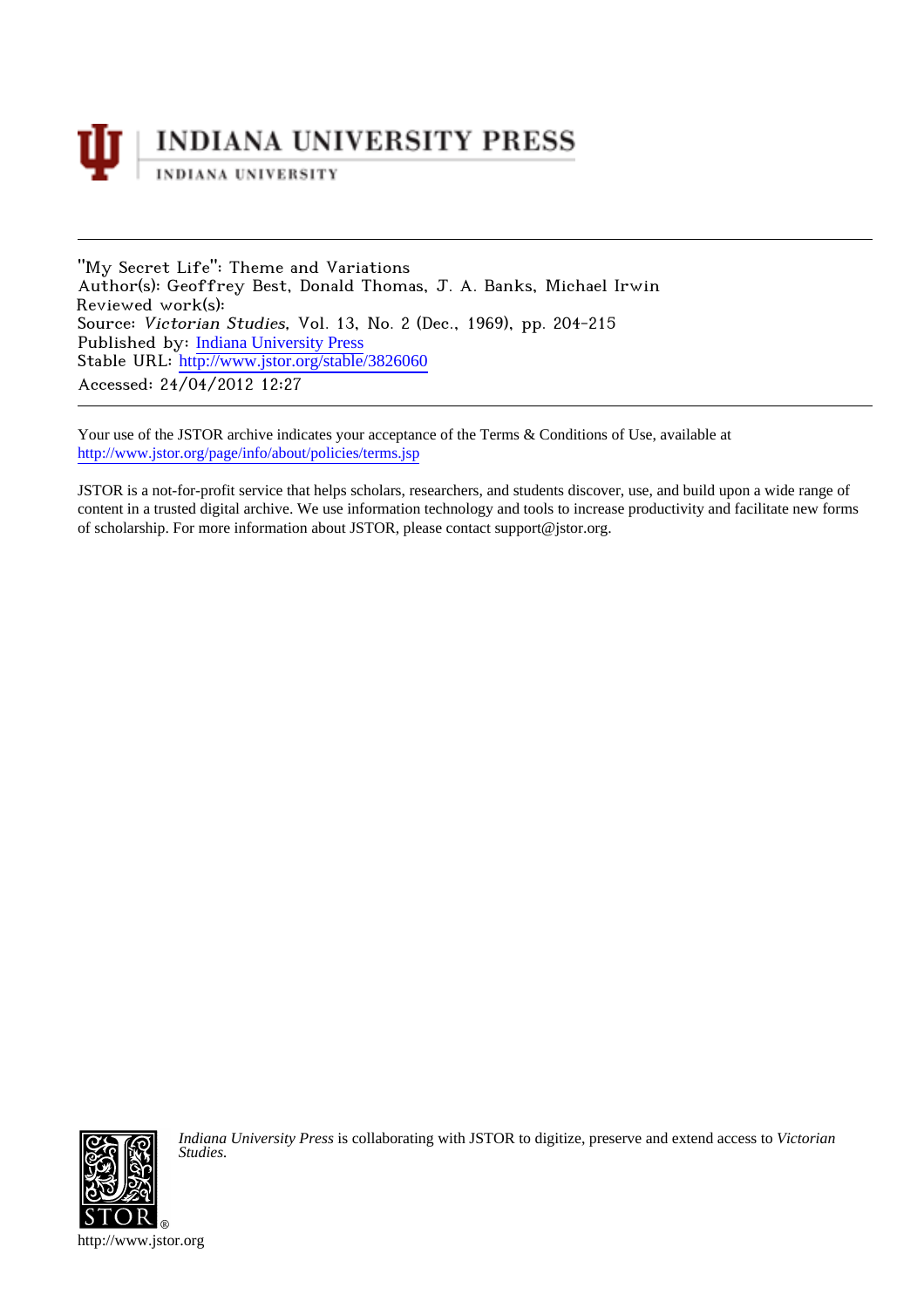## **"MY SECRET LIFE": THEME AND VARIATIONS**

**(introduced by Geoffrey Best)** 

**IN JANUARY 1969 A JURY DETERMINED, IN THE QUIETLY CONDUCTED CASE OF THE Queen v. Dobson at Leeds Assizes, that My Secret Life was an obscene book without benefit of such academic interest as should entitle it nevertheless to be published "for the public good" under the Obscene Publications Act of 1959. The case was little noticed at the time and to the best of my knowledge has only twice been noticed since: by Donald Thomas in a New Society article (reprinted in the last issue of VS, pp. 448-451) and in the New Statesman earlier this year. Thomas was in court throughout the trial and to another participant his article seems admirably to convey both the atmosphere of the proceedings and the gist of what occurred.** 

**My Secret Life may not, then, in its complete text, be lawfully bought or sold in Britain. The jury was presumably unmoved by those ten witnesses who joined counsel for the defence, John Mortimer, Q.C., in maintaining that it should be published because of its high value to students of literature, history and the social sciences. Perhaps the jury concluded that it had no such value at all. For the moment the legal question is at rest, and there is no knowing either when it might re-open, or whether, when it does, the opinion of "expert witnesses" will again be sought. "Experts" evidently are not of one mind about the book. One whose views must be allowed to carry weight, 0. R. McGregor, gave evidence for the prosecution. No others appeared with him in court, but that does not mean that no others share his opinion that the book is of no significant academic value. If there is a serious possibility that this book, which since the Grove Press's publication of the complete text in 1967 has been so much acclaimed as a revelation and a breakthrough into new veins of Victorian understanding, is not after all anything of the kind, the matter is worth debating before a better qualified jury than that at the Leeds winter assizes. While the legal question sleeps, the scholarly issue may be very much alive; and VS seems an appropriate place in which to try it. Here, for a start, are brief statements of points of view by three of those who gave evidence at the trial, and by Michael Irwin about the use he finds for it in the course he teaches at the University of Kent. Certain conflicts of opinion and emphasis are apparent but they do not significantly mar the harmony with which this quartet sings the case for the value and importance of the book. Professor McGregor has promised to put an opposite point of view in a subsequent issue and we hope that others besides him will come forward to say what they think about it.** 

## **Donald Thomas:**

**TO BEGIN WITH I MUST PUT MY PREJUDICES ON RECORD. AS A MATTER OF personal taste, I do not find "Walter" a particularly sympathetic character nor is it my experience that, in his case, to know all is necessarily to forgive all. Yet I believe that My Secret Life shares with a greater work like the diary of Samuel Pepys a power of presenting that "every day life of thousands" (as "Walter" himself calls it), from which statistical**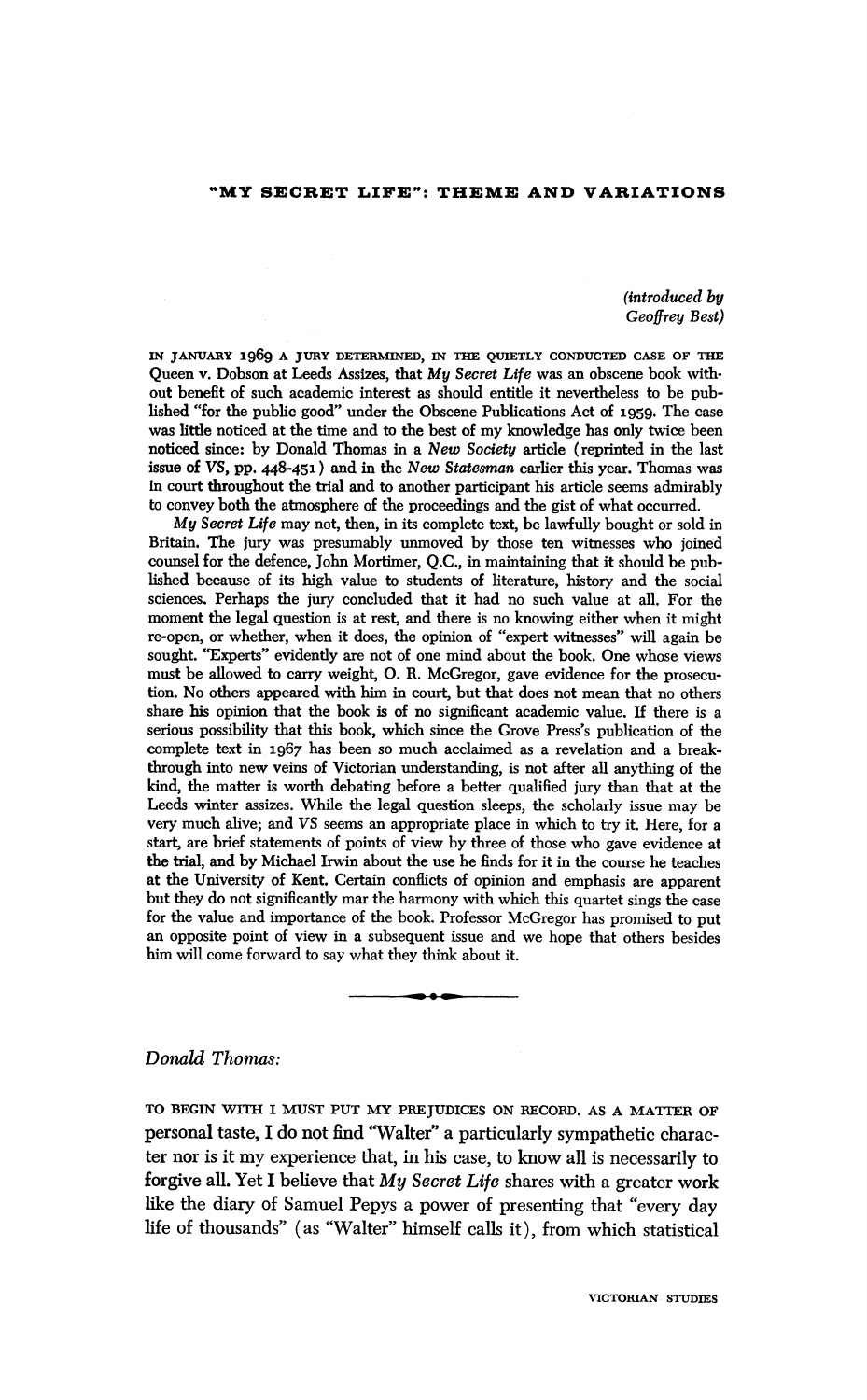**evidence and historical judgments are abstracted. Given the social and topographical components of My Secret Life, the narrative acquires what T. S. Eliot described in his 1936 essay on Milton as the ability to convey "the feeling of being in a particular place at a particular time."** 

**Literature may, of course, convey such a feeling and still not be authentic in the historical sense. Early in the Leeds trial the prosecution suggested that My Secret Life might be a twentieth century fabrication, though this line of attack was soon abandoned. If the book is authentic as to date, its value must depend on the accuracy with which it reflects Victorian life and manners. An unsympathetic reader may be strongly tempted to dismiss the accounts of '"Walter's" affairs with maid-servants or farm girls as an old man's unattractive fantasies. Yet Mayhew's London Labour and the London Poor (London, 1862) discusses those "small families," of which "Walter's" seems reasonably typical, and concludes that "Female servants are far from being a virtuous class." Sons of families, according to Mayhew, are responsible for the seduction of these girls, as are policemen on the beat, soldiers in the parks, and shopmen. Marriage is the exception rather than the rule. In Marylebone, at least, the connection between domestic service and sexual vice was so strong that half the women sent from the workhouse into employment became prostitutes.** 

**So far as the incidents with farm girls are concerned, one of the most relevant comments on the sexual morality of the agricultural community occurs in Charles Kingsley's novel Yeast: A Problem (1848) when, in Chapter IV, Tregarva answers Lancelot's question, "Are the poor very immoral, then?"** 

**You ask the rector, sir, how many children hereabouts are born within six months of the wedding day. None of them marry, sir, till the devil forces them. There's no sadder sight than a labourer's wedding now-a-days. You never see the parents come with them. They just get another couple, that are keeping company, like themselves,**  and come sneaking into church, looking all over as if they were ashamed of it - and **well they may be.** 

**Tregarva's reply obliges us to consider, for instance, whether the seduction of Hetty Sorrel was quite so exceptional an incident as it appears to be in the context of Adam Bede. The second volume of My Secret Life with its description of the farm girls and their fate certainly offers a brutal literalism, of which even George Eliot's account of Hetty and Arthur Donnithorne is a genteel reflection. Professor Steven Marcus, in his evidence at the trial, quite rightly observed that certain of the characters in My Secret Life were, as he put it, novelistically drawn. Since the book is a discussion of sexual mores it is also interesting to**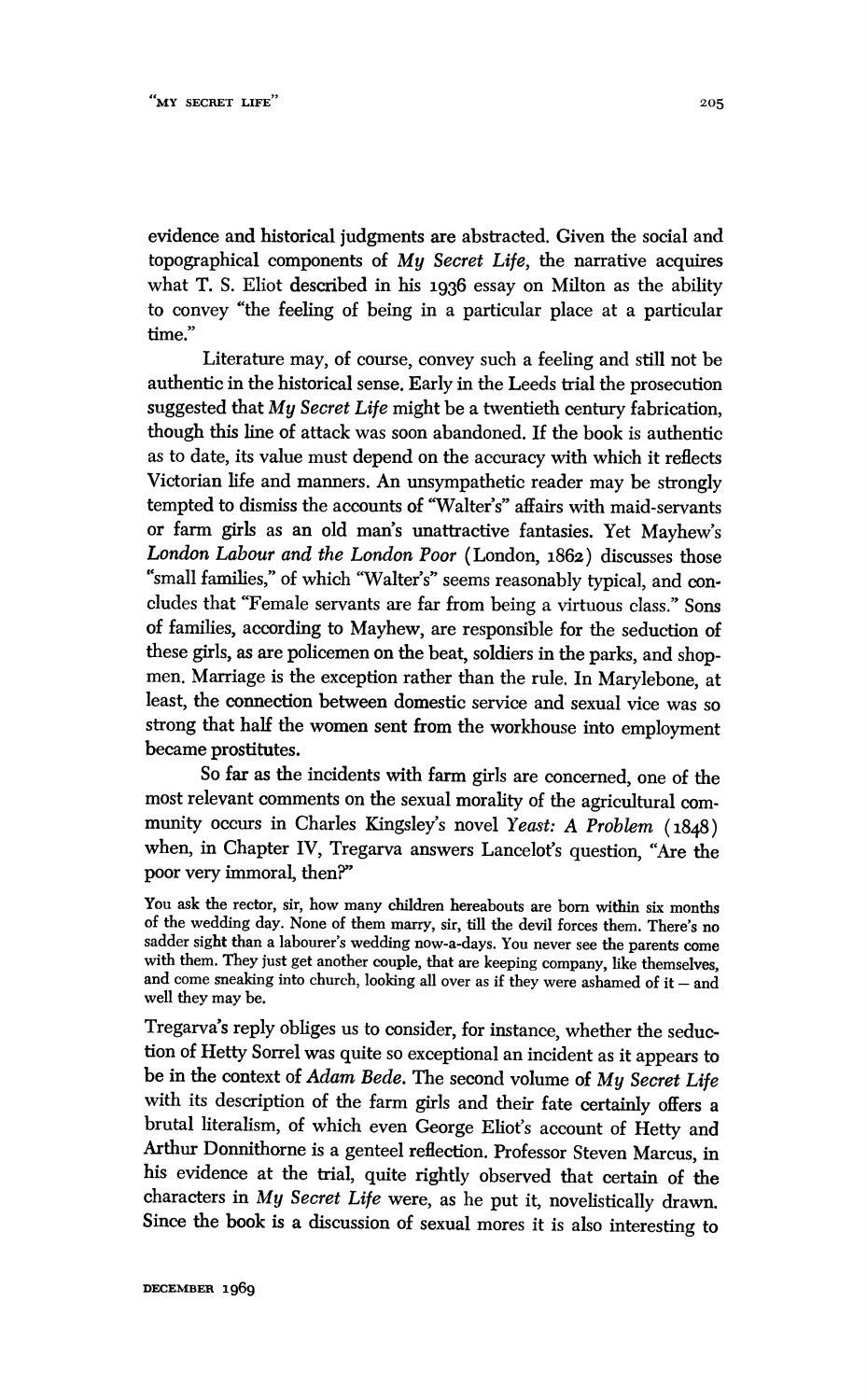**compare the moral reactions and sentiments of an articulate character, like "Walter's" godfather, with those of a Victorian physician, Dr. Adam Clark, who owed much to Dr. Acton but who, like "Walter's" godfather, makes Acton's seem almost the voice of moderation. Clark's peroration, recorded in John Thompson's Man and his Sexual Relations (London, 1889), shows that the portrayal of the godfather is far from being a mere caricature.** 

**Nutrition fails; terrors, fears, and tremors are generated; and thus the wretched victim drags out a miserable existence, till superannuated even before he has had time to arrive at man's estate, and with a mind often debilitated even to a state of idiotism, his worthless body tumbles into the grave, and his guilty soul (guilty of self-murder), is hurried into the awful presence of its judge.** 

**This, in brief, is the type of evidence which persuades me of the authenticity and value of the material presented in My Secret Life. The book deals with an area of Victorian life which was equally badly served by "respectable" literature and by pornography. Readers of Victorian fiction are certainly familiar with such protests as Thackeray's, in his preface to Pendennis, that "Society will not tolerate the Natural in our Art," or George Moore's insistence, in Literature at Nurse, that "We must write as our poems, our histories, our biographies are written, and give up once and for ever asking that most silly of all silly questions, 'Can my daughter of eighteen read this book?'" On the other hand, much of the territory mapped by My Secret Life had little appeal for the authors of those cheaply produced but highly priced volumes of fantasy which we now call Victorian pornography. If My Secret Life is unique, it is unique in offering another dimension to that aspect of Victorian England which might otherwise have been the preserve of statisticians, euphemistic philanthropists, and journalists eager for something to deplore.** 

**1. A. Banks:** 

**WHEN THE MATRIMONIAL CAUSES BILL WAS BEING DISCUSSED IN THE HOUSE of Lords in 1857 the Lord Chancellor defended the double standard of sexual morality on the ground that "the adultery of the wife might be the means of palming spurious offspring upon the husband, while the adultery of the husband could have no such effect with regard to the wife." Today we should probably be very suspicious of such a patently** 

**VICTORIAN STUDIES**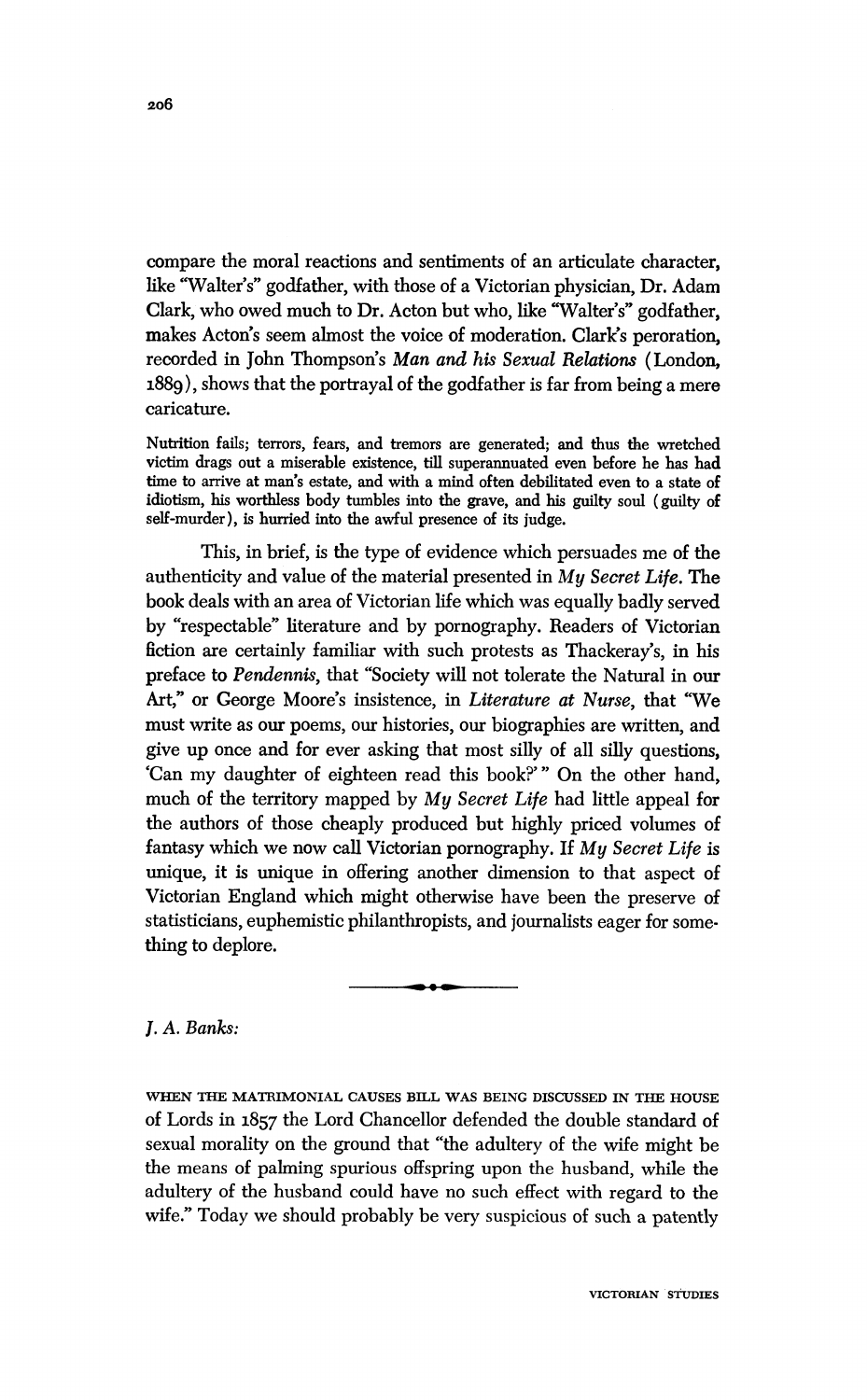**rational basis for differentiating between male and female conduct, in spite of our conviction that utilitarian Victorian Englishmen were intimately concerned that their property should be inherited by legitimate heirs. My Secret Life provides excellent reasons to justify our suspicions. For example, very early on Walter tells the story of what happened to a middle-class wife who got herself into the kind of position the Lord Chancellor probably had in mind. His cousin, Mary-Ann, who was married to an Indian cavalry officer, was left alone by him for about a year and took as a lover, a drummer boy. Caught in the act, she was sent home to England where she drank herself to death. As Walter himself puts it in Volume i, "all about her was kept quiet" in the family (p. 30). He does not tell us why she took to drink, perhaps he never properly knew her, but it is quite clear that her punishment was not divorce but family ostracism. Is this how the Victorians prevented married women from palming off spurious offspring upon their husbands?** 

**Of course, as both the Q.C. for the prosecution and the Judge at Arthur Dobson's trial were quick to point out, in a general kind of way we knew that this kind of family ostracism took place in Victorian times. Do we, therefore, need the rest of My Secret Life merely to have points like this confirmed? The short answer surely is that the whole of Walter's biography is a running commentary on what the double-standard of morality meant to Victorian "gentlemen" who were quite unscrupulous in their sexual escapades. Walter makes it abundantly plain that the respectable women of his own class were for the most part beyond his reach, but by the time he was thirteen or fourteen he had discovered**  that female domestic servants - far from "gay" women these! - were **"fair game" within the home (p. 36). Throughout the account of his adolescence and early manhood runs the thread of an acute, if covert, sexual rivalry with his cousin, Fred, who first taught him what to do if he caught V.D. (p. 105). This is a first-hand record of the relationship between Victorian middle-class men that is not available anywhere else in the literature of the period; and although it is true that without a similar record of the secret conversations between Victorian women of similar ages, told by one of themselves, we shall never quite understand what the double standard of sexual morality really meant, it is now abundantly clear that the sexual exploitation of working-class women by "gentlemen" was in part at least a product of approved forms of**  emulation amongst the latter. The other side of this - aggressive vio**lence to the point of rape and some working-class connivance by older**  men and women - has already been illustrated by My Secret Life by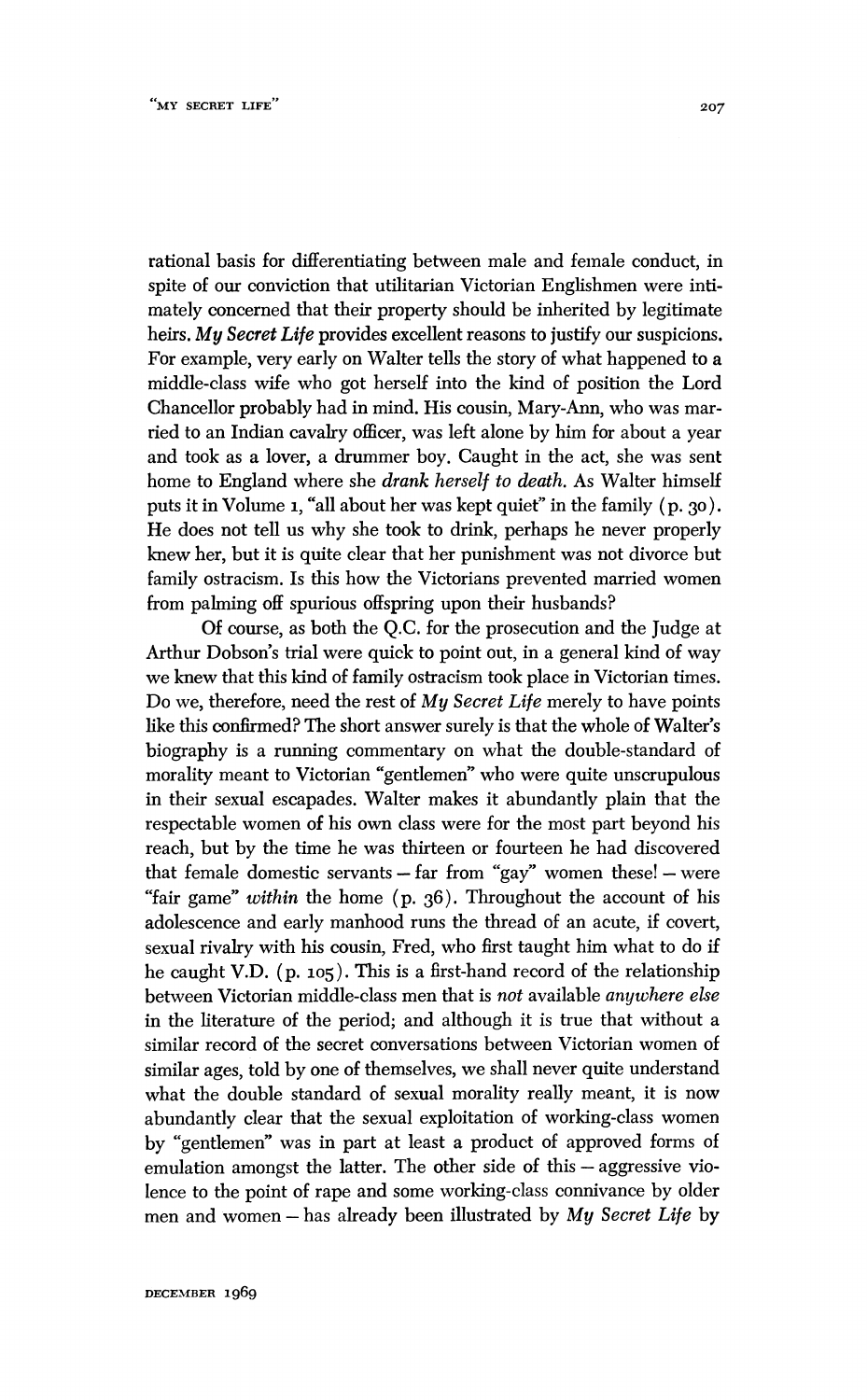**Steven Marcus in The Other Victorians (New York, 1964) in the context of an interpretation of the humanizing quality of great Victorian literature which, however obscurely, set out to protest against an "intolerable violation of that human nature which - again, effectively, for the first time in history - members of the lower social classes shared fully with their betters" (p. 138, 139). My Secret Life does not tell us merely that these things happened; it tells us how they occurred and**  what the mechanisms were which led to their perpetuation - at the **very moment in history when this type of class exploitation of sexual relationships was being challenged and about to be brought to an end.** 

**In 1884 the Moral Reform Union presented a petition to the House of Lords which complained that "women are constantly annoyed and imperilled by the solicitation of profligate men in the streets and elsewhere." Without My Secret Life it is almost impossible to understand what this meant and to avoid the impression that the feminists were exaggerating a number of cases where respectable women had been mistaken for prostitutes. Walter's aggressive refusal to accept a woman's denial, taken in conjunction with protests of this nature, suggests that any woman, especially where it was obvious that she was not a member of the middle class, was likely to be chucked under the chin, to have her arm pinched, and generally to be subjected to "the familiarities which nature teaches a man to use towards a woman" (p. 59). The interpretation that "in order to understand the full implication of the feminist position it is necessary to emphasize . . . that in their eyes at least, woman was almost always the victim of man's sexual desires,"1 can now be supplemented by the fuller observation that the feminist position was grounded in fact. Of course, Walter was correct to emphasize that some women were "randy" but the overwhelming impression of My Secret Life is that working-class women did not know what to do but give in when a gentleman was as ardent as Walter or his cousin, Fred, for that matter.** 

**In his attempt to account for the passing of Liberal England, George Dangerfield referred to Christabel Parkhurst's The Great Scourge as "one of the strangest documents in pre-war English history ... The Great Scourge became popular with evangelical clergymen, who took to distributing the pamphlet among the faithful; and many a Boys' Club and Men's Bible Class must have sat and shivered at the thought** 

**<sup>1</sup>J. A. and Olive Banks, Feminism and Family Planning in Victorian England (Liverpool, 1964) p. 1ii.**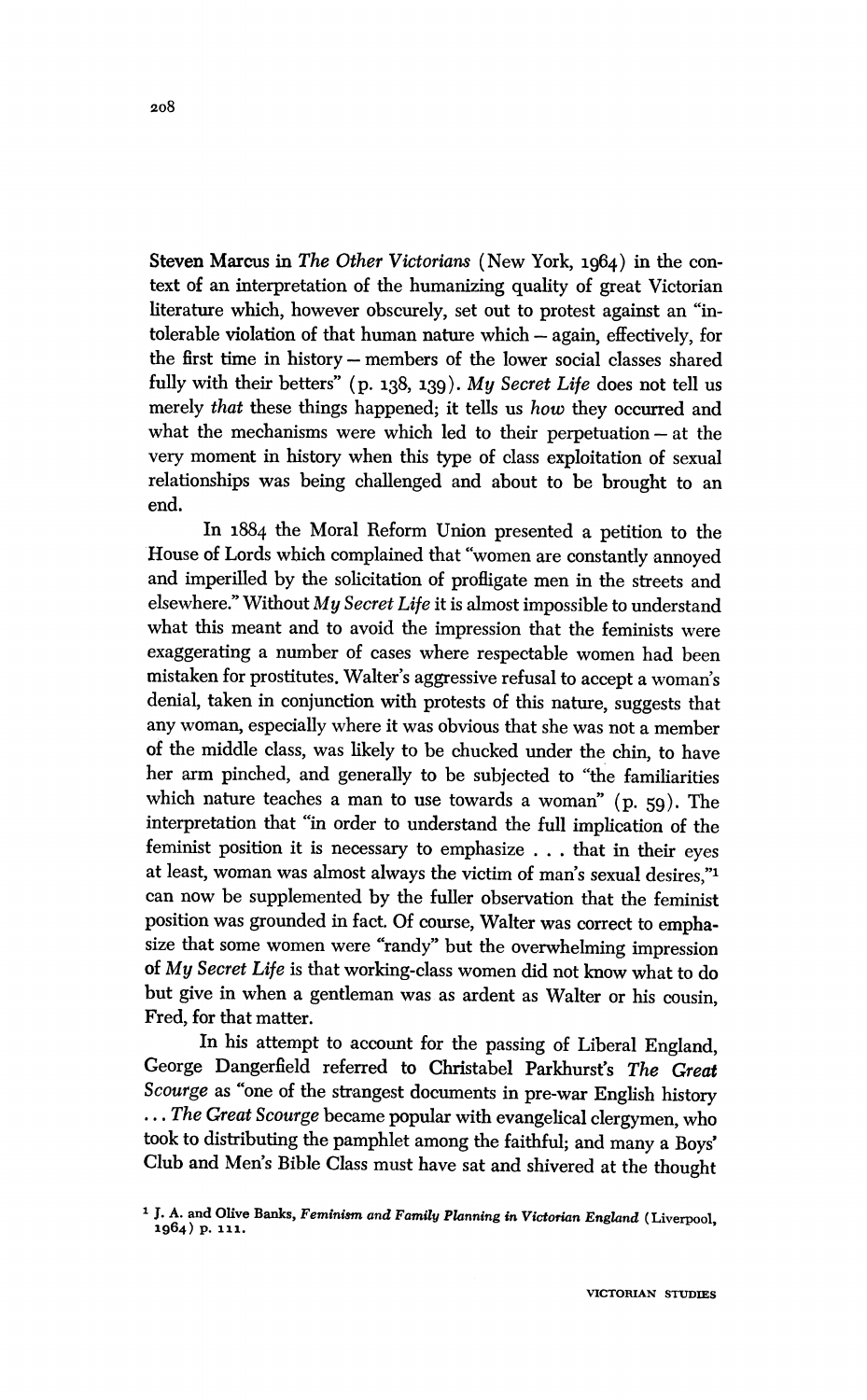**of unguessed contamination as Miss ChristabeFs amazing pages were read aloud."2 Before My Secret Life was generally available, The Great Scourge and the reaction to it were both strange events in pre-war history. Now, these events are not so mysterious. It was Miss Parkhurst's claim that medical testimony about prostitution and general disease had led women to "treat with contempt the gross cant about men's sexual needs, by which it is sought to excuse prostitution and vice. The truth is that the desires of men are inflamed to an unnatural degree by impure thought and action, by excess in the way of meat and drink, and by physical and mental indolence."3 She might well have had Walter's experiences in mind while writing this passage!** 

**But is the book authentic? The question raises the whole issue of what Langlois and Seignobos in 1897 called "The negative internal criticism of the good faith and accuracy of authors"; and, strikingly, every one of their list of motives which "may, in general case, lead an author to violate truth"4 can only be answered negatively for Walter. He gained no practical advantage from deceiving his readers; he patently did not distort his experiences to make them conform to the rules and customs of his times; he did not represent himself or his friends in a favourable light; he made no statements "likely to give the reader the impression that he and his possessed qualities deserving of esteem"; he did not apparently desire to please his public, "or at least to avoid shocking it"; he did not apparently distort facts "in order to embellish them according to his own aesthetic notions." By the canons of its time, My Secret Life cannot be regarded as such a distortion of the truth as to become suspect. It may, of course, be an exaggeration, but even Walter's potency has been matched in fact. Listen to the wife of Albert De Salvo in 1964 - "the man was insatiable - no-one would believe how over-sexed Al was. It was a shameful thing. He wanted her in the morning; he wanted her again when he came home for lunch; then in the early evening after supper, and again before they fell asleep at night. On weekends, when he was home from the job he now had as an outside maintenance man for a construction company, he needed her five and six times each day. Nor was that enough. When they went out he made suggestive remarks, even in her presence, to attractive women."5 When** 

**<sup>2</sup>George Dangerfield, The Strange Death of Liberal England (London, 1936) pp. 190-1.** 

**<sup>3</sup> Christabel Parkhurst, The Great Scourge and How to End it (London, 1913), p. 123.** 

**<sup>4</sup> C. V. Langlois and C. Seignobos, Introduction to the Study of History (London, 1898) p. 166. For the list see pp. 166-172.** 

**<sup>5</sup> Gerold Frank, The Boston Strangler (Pan Book edition, London, 1967), p. 261.**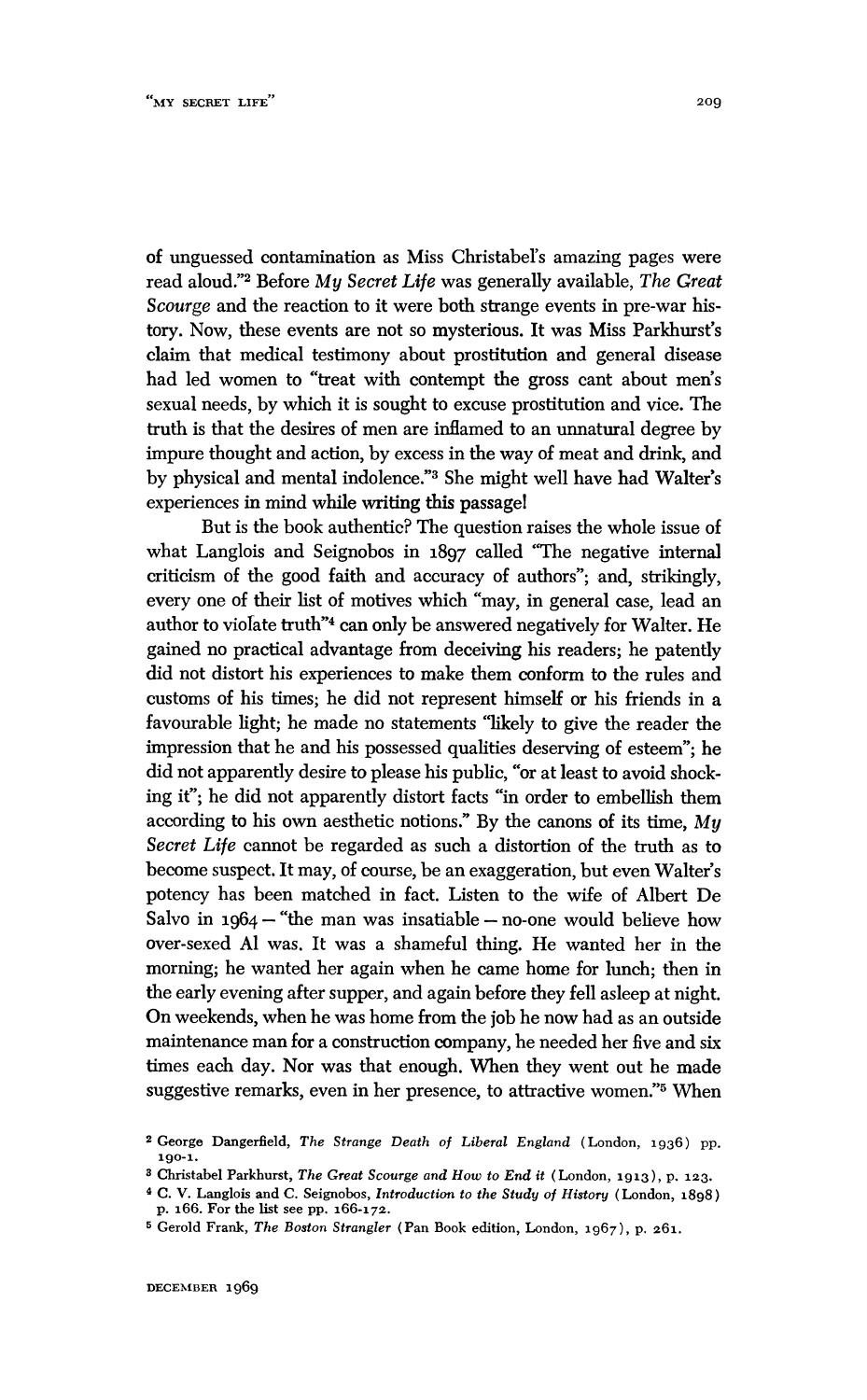**so much that has been, to say the least, obscure is illuminated by My Secret Life, how can there be a case for refusing to admit it as evidence?** 



## **Geoffrey Best:**

**LOOKING AT "MY SECRET LIFE" WITH THE EYE OF A SOCIAL HISTORIAN, THE first doubt I have to meet is about the extent of its "authenticity." On the one hand there are Walter's statements of intention, that he will tell us the truth about what is universally concealed and hushed up, and that he feels some responsibility to record it accurately. His several explanations of the genesis of the book and of his methods in writing it, though they contain inconsistencies, suggest no duplicity; on the contrary, they indicate authentic "scientific" concern (the same concern which shows, with whatever tinge of absurdity, in his "technical" disquisitions). He**  knows how some of it - most of all the episodes recalled over a long **period - will be difficult to get right, yet he demonstrably wants to get it right and he will feel that he has failed if he doesn't get it right. Whatever his other motivations (clearly they are many and mixed, and include highly personal psychological ones) there really seems to be some element of "scientific" purpose. One looks then to see how far he achieves that purpose, and one sees (on the other hand) certain suggestions that he may not be in every respect as veracious as he intends. Although he expresses scepticism about some men's virile boastfulness, one wonders whether he really had all those successions of orgasms.' The tarts he talks to, and whose accounts of their lives seem on the whole so probable, are never (so far as I have noticed; I haven't read every page) reported as having criminal connections and only rarely as having "protectors" or ponces; and that seems to me improbable. He knows that they are inclined to fib, yet he does not do much to sift the true from the false in what they said to him. Moreover he obviously likes to believe that they enjoy sex and have quite a good life in general; I suspect he is here being told what he wants to hear, or hearing what they tell him in the only way he wants to hear it. Intensely and convincingly self-critical in many respects, he may not be uniformly so about his sex life; he may - I should like to know how we can check up on this - be more unusual than he needs or likes to think.** 

**Accepting for the moment that the book contains these streaks of** 

**I have not altered that since reading Bank's last paragraph which has persuaded me that my doubts on this score may be set at rest.**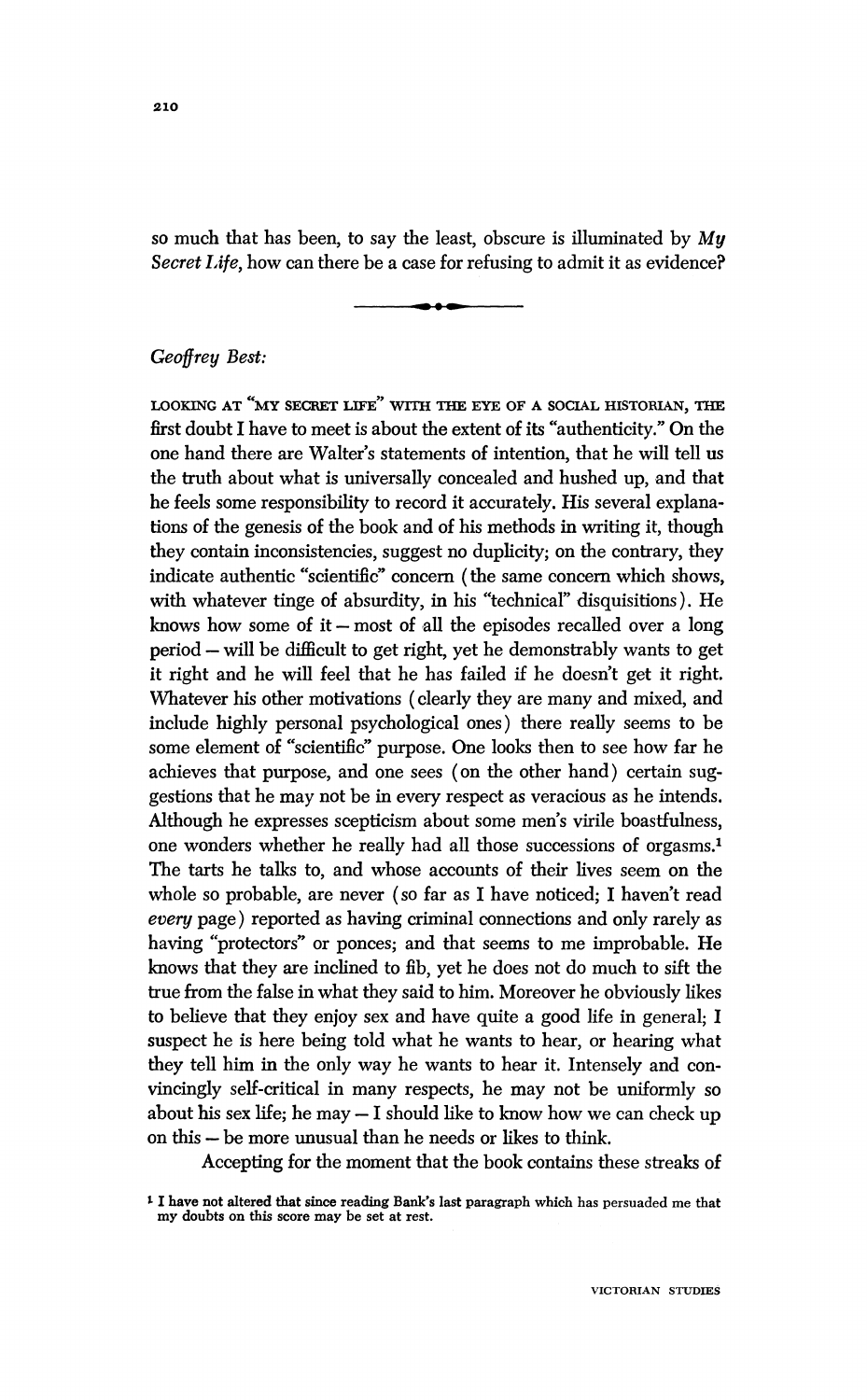**fantasy (my word for it) and self-deception, I then ask: how far is its historical value vitiated by them? And I conclude: not at all. One can see them, one can explain them, and then one can ignore them. Apart from them the rest of the work strikes me as remarkably interesting, in non-sexual parts as well as sexual. No one, I imagine, will succeed in making out much of a case for the study of My Secret Life on literary grounds, yet some of his descriptions are so vividly done in their plain strong way as to be called "photographic"; as if what he remembered of the circumstances and surroundings of high-pulse adventures had sharpness and clarity not otherwise achieved - a sharpness and clarity he was literary enough to be able to convey. I confess I am very glad to have these, to me, extraordinarily sharp descriptions of houses in both town and country, of suburb and city, of shop, farm and village, for their own sake; though I admit that on their own, as mere topography, they would not add up to any compelling case for the book's unique importance. It must be the sexual part by which the book stands or falls. The "academic" case against My Secret Life, so far as I understand it, is that the book contains little about Victorian sexuality that could not already be known from Acton, Tait and the medics; from Mayhew, Greenwood, Dickens and the journalists; from the blue books (Contagious Diseases, Army Sanitation, Children's Employment, etc.); and from court reports and preliminary depositions (not that such are at all easy to get hold of). This was the line persistently put by Crown counsel at the trial. It is a line of argument which I simply do not understand. I could better understand, however much I might disagree with, an argument that we ought to know less rather than more about sex in history. That argument could at any rate rest on a clear and intelligible principle, and the puritan arguing it could do a better job on moral grounds than the academic man arguing on historical ones that My Secret Life tells us little that we don't know already that is valuable for us to know. Walter's endless pages on the so to speak technical aspects of sex that mattered so much to him are indeed academically valueless for me because I lack the psychological skills to learn anything from the way he writes about them; and, as someone at the trial remarked, one orgasm tends at bottom to be very much like another, and we don't need Walter to tell us what it's like. No, it is not Walter the sex-obsessed egotist writing about himself that directly helps me understand Victorian society better, but Walter the sharp observer of contemporaries in postures and situations open as well as secret; Walter the unself-conscious reporter of attitudes, conversations and encounters otherwise barely imaginable; Walter playing out his roles as young master, man of property and club-**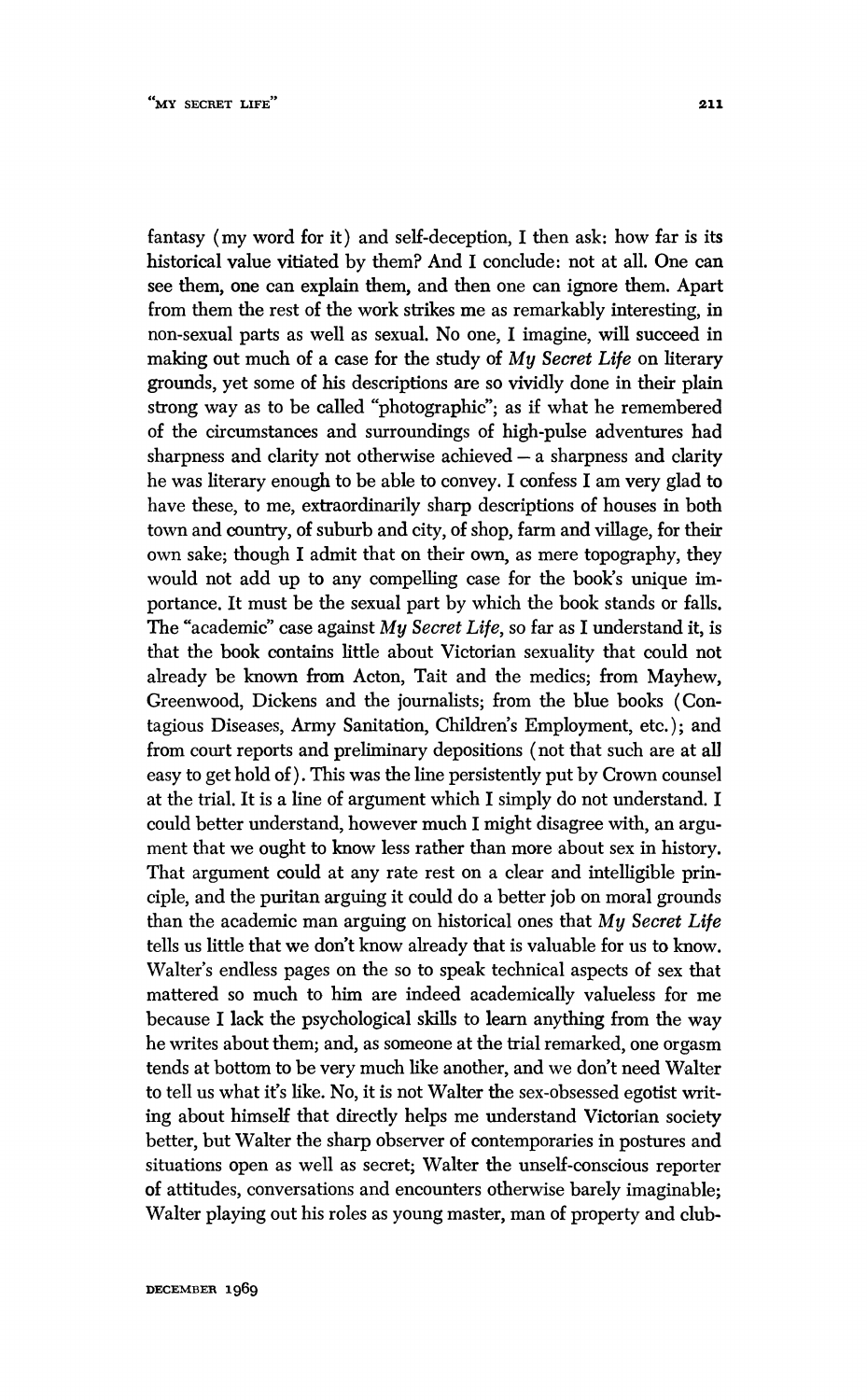**man swell, and noting with unusual care the ways his acquaintances and partners played out theirs.** 

**What value his revelations hold must be measured by each according to his capacities. Myself largely ignorant of psychology, I can't judge what use may in course of time be made by a coming breed of super-historians, crammed with the social sciences, of all Walter's obsessions and fixations about women pissing, the sight of female genitals, etc. How far these sexual interests, which to me (with different interests, in an age of different interests) seem peculiar, were unrepresentative in his own age, and how far his evidence in all its copiousness can serve towards the establishment of Victorian norms, I have no idea. But it seems to me no more unrealistic to expect that it will in course of time contribute towards that end, than it must often have been "unrealistic" to expect practical applications for "pure research" in the natural sciences. One finds out what truths one can, and lets the consequences follow as they may. Nearer the foreground of the application of My Secret Life is its evidence about life as it actually was in school, shop, club, brothel, farm, fair, and above all the superior-class household, where the young master was able to have female servants so remarkably his own way. That boys group-masturbated, that shop-girls prostituted themselves on the side, that the clubmen bachelors of some sorts of club thought of little but drink, horses, and women, that employers in home or business took sexual advantage of their female servants, that country fairs were "immoral" - we have not lacked for**  allegations about these things and we have even had scrappy "hard" **evidence of them; but not before Walter's explicit unhurried descriptions have we known just how they were. If the knowledge of how it was (I cannot improve on that unoriginal way of putting it) is not part of the heart stuff of history, then I don't know what is; either that, or my idea of social history is different in a radical degree from someone else's. Between what the pre-Walter authorities tell us about Victorian sexuality and what Walter tells us there is the same difference as between a factory inspector's description and Alfred Williams' Life in a Railway Factory; between Sir Edmund du Cane's annual reports and The Ballad of Reading Gaol.** 



## **Michael Irwin:**

**AT THE UNIVERSITY OF KENT WE INTRODUCED EXTRACTS FROM "MY SECRET LIFE" into a course called "Dickens and his Age." The object of this course**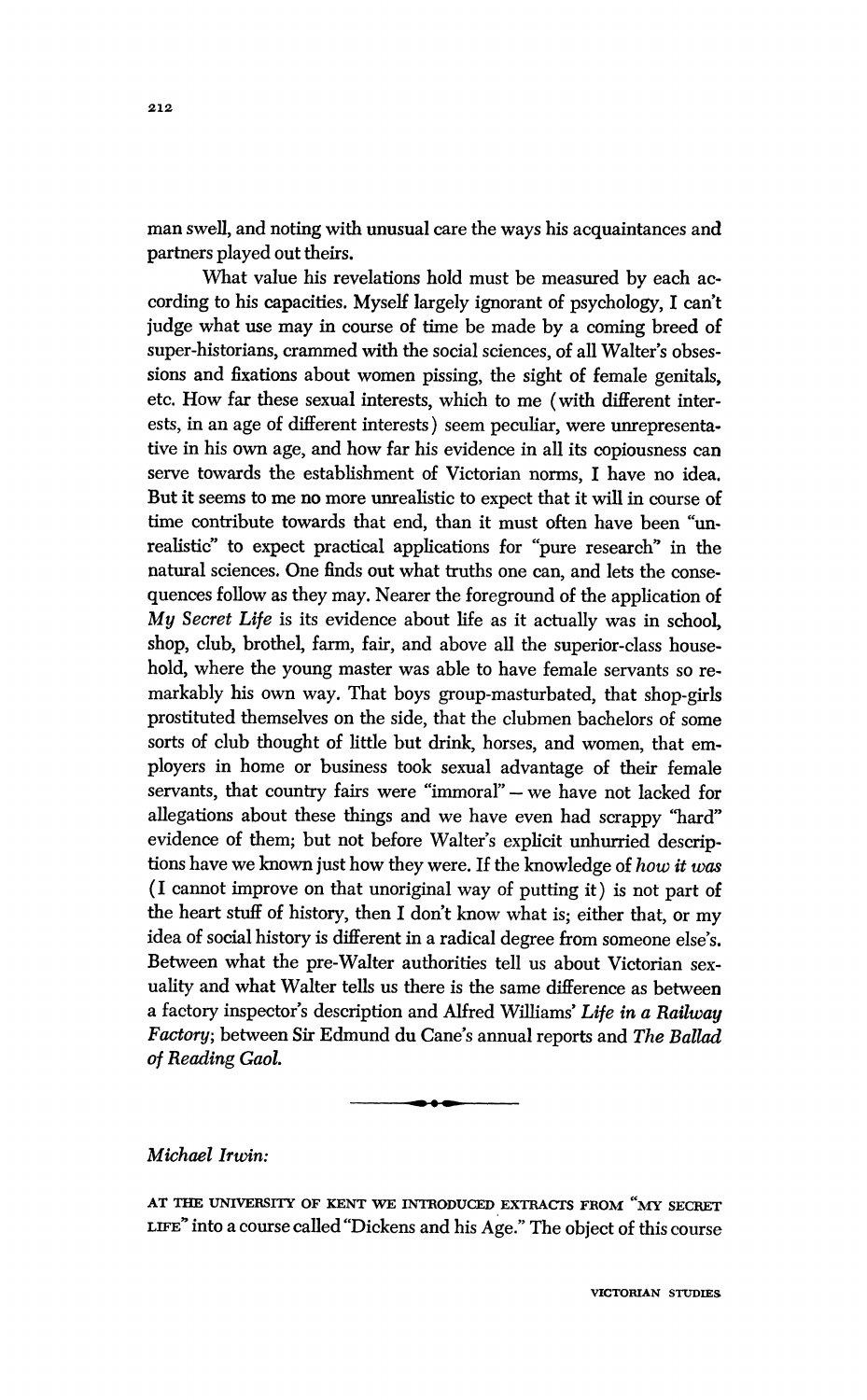**was to study the major novels in a context of Victorian ideas, attitudes and social conditions. The students were offered various sorts of auxiliary material, from examples of contemporary journalism and caricature to a tour of Dickens' London. The extracts from My Secret Life formed part of this material, serving, in the way Professor Marcus has suggested, to "thicken our sense of Victorian reality." What I would like to do here is to emphasise what seemed to me the book's remarkable aptness for this task.** 

**Kent has gone in for contextual studies since the university opened, but we are still continually learning how better to make them work. A recurring problem has been to vivify the background information. In a number of literary courses we have discussed relevant social or intellectual history, but too often this aspect of the work has tended to remain inert, academic. In the Dickens course, therefore, a particular aim was to relate the background material in a more direct way to the students' literary response. The general purpose of this kind of course is presumably familiar enough. The contemporary reader would be tacitly comparing a Dickens novel to the actual world around him. He could sense automatically how far the author was exaggerating, romanticising, stylising. But today's students can obviously have no such instinctive grasp of Victorian reality. Some fall into a circular process of response, in effect relating the novels to a pseudo-reality deduced from them. They have a vague conception of a Dickensian England of picturesque street-life, comic domestics, and brutal orphanages. Orthodox social history cannot easily correct such notions because it operates at so different an imaginative level.** 

**So for our purposes one essential usefulness of My Secret Life is that it dramatises, "realises," certain areas of Victorian society. The information comes over not in terms of generalities or statistics, requiring imaginative interpretation, but, as in a novel, through anecdote, character, dialogue, personal comment. Walter and Dickens cover much common territory; for instance, both write extensively about domestic servants, the poor, and the low life of the town. Walter's material, of course, is cold fact, and as such it sheds light on Dickens' material both where it corresponds and where it differs. Its special service to the teacher is that it challenges this fruitful comparison by evoking much the same sort of literary response as a novel does. But also useful is the fact that the social comment in My Secret Life carries instant conviction. The reason for this lies in the special nature of Walter's obsession. If he were concerned only with fornication his memoirs would amount to little. What intrigues him is the whole process of encountering, accosting, and seducing. Each of his conquests is related with an almost labor-**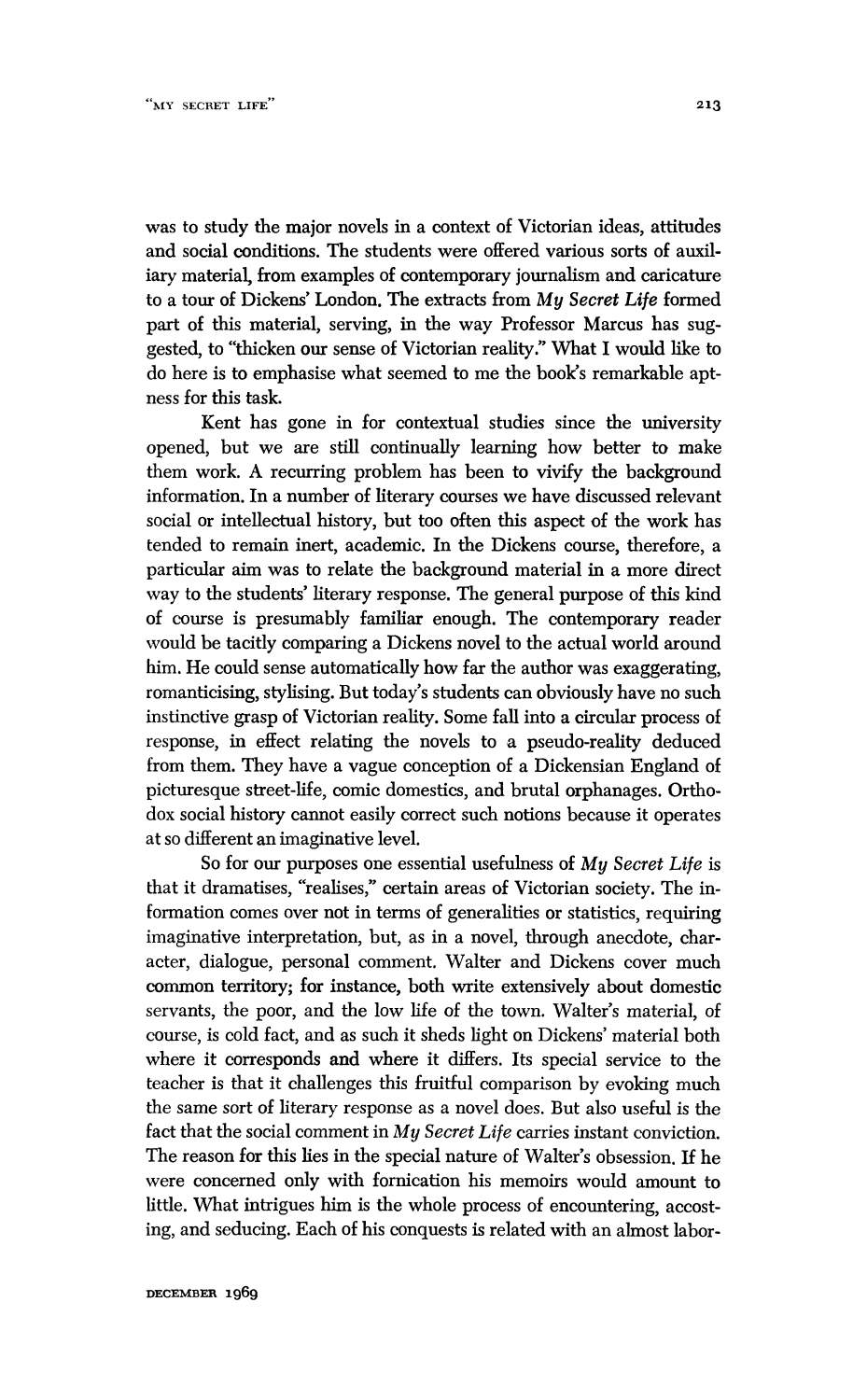**ious regard for circumstance, and a significant part of the circumstance is the history and disposition of the woman involved:** 

**"I was always curious with a woman whom I had poked, and till I had heard something about her was not satisfied. Whether lies or truth I always got a history of some sort out of a woman of Mary's class, and usually got the main facts truly. I have tested them. But not so with gay women, they mostly lie heavily." This pursuit of accuracy extends to reported speech. He often claims to be recording a conversation word for word, and he puts in caveats about his inability to transcribe dialect. On occasion he will amplify a woman's statement with what amount to stage directions: "This was said nearly as I write it, not as an apology, but as a narrative told in the most natural way possible, and in a sorrowful tone." One effect of this literalness is that My Secret Life becomes, among other things, a marvellous anthology of Victorian speech styles. I felt that part of the book's contribution to the Dickens course was in bridging the gap that the student feels between the stylised dialogue of the novels and colloquial talk today.** 

**But the fundamental issue here is Walter's apparent concern with accuracy for its own sake. The conversations he reports are the more convincing because he clearly does not feel, as a novelist would, any temptation to make his characters speak more oddly, touchingly or amusingly than in fact they did. Each entertaining or terse dialogue is authenticated by several dull or rambling ones. Neither does he seem to feel any urge to edit or interpret the social information he records. Many of the most striking details seem to have been put down almost unthinkingly. When he hears of a fourteen year old girl, who earns sixpence a day at sack-making, but has to pay twopence to have her sacks carried home for her, his reported response is: "'Can she put her finger up her cunt?'" He could hardly be more remote from any ideological parti pris. Walter's own responses, whether negative, as here, or positive, provide a further source of period knowledge. Despite his hobby, he is a surprisingly representative figure. Many of the Victorian attitudes and values he exhibits come over with unusual force precisely because the context is so unlikely. He enjoys spying on servants through the bathroom wall, but comes close to drawing the line when his girl cousins appear: "'It's a damned ungentlemanly thing, Fred.'" Although he has seduced a number of married domestics he feels guilt when sleeping with the wife of a gentleman acquaintance: "I revolted at the idea of visiting a man, eating his food, drinking wine with him, shaking him by his hand, and then behind his back tailing his wife." There is even scope**